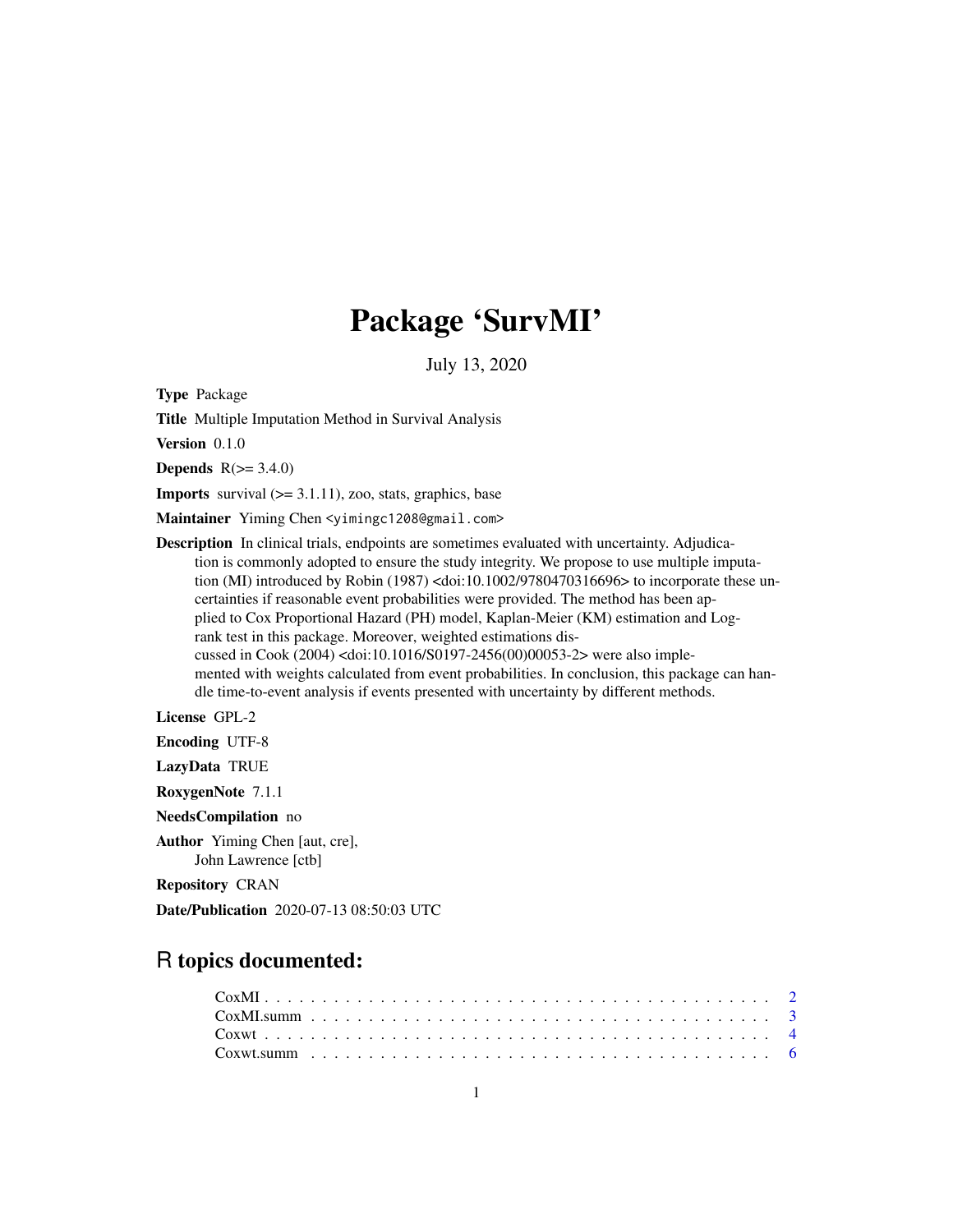#### <span id="page-1-0"></span>2 CoxMI

| $-13$ |
|-------|
|       |
|       |
|       |

<span id="page-1-1"></span>CoxMI *Cox PH model with MI method*

#### Description

CoxMI function estimated Cox model with uncertain endpoints by using MI method. Users have to provide survival data in a long format with rows for all potential events, together with corresponding event probabilities. The long format data should be transformed by the uc\_data\_transform function into a data list before feed into the function.

#### Usage

CoxMI(data\_list,nMI=1000,covariates=NULL,id=NULL,...)

#### Arguments

| data_list  | The data list which has been transformed from the long format by the uc_data_transform<br>function.                                                                                                      |
|------------|----------------------------------------------------------------------------------------------------------------------------------------------------------------------------------------------------------|
| nMI        | Number of imputations $(>1)$ .                                                                                                                                                                           |
| covariates | Vector of covariates on the RHS of Cox model. Categorical variables need to be<br>encoded as factor variables before entering the model. This encoding has to be<br>done before the data transform step. |
| id         | Vector of id variable if Andersen-Gill model is required.                                                                                                                                                |
| $\ddotsc$  | Other arguments passed on to coxph().                                                                                                                                                                    |

#### Details

Calculates the estimated parameters as in the usual Cox proportional hazards model when event uncertainties present. The data are assumed to consist of potential event times with probabilities or weights between 0 and 1 corresponding to the probability that an event occurred at each time.

#### Value

| est         | Estimated vector of coefficients in the model                       |
|-------------|---------------------------------------------------------------------|
| var         | Estimated variance of the coefficients                              |
| betamat     | Matrix containing estimate of coefficient from each imputed dataset |
| Var_mat     | Array containing variances for each imputed dataset                 |
| Between Var | Between imputation variance                                         |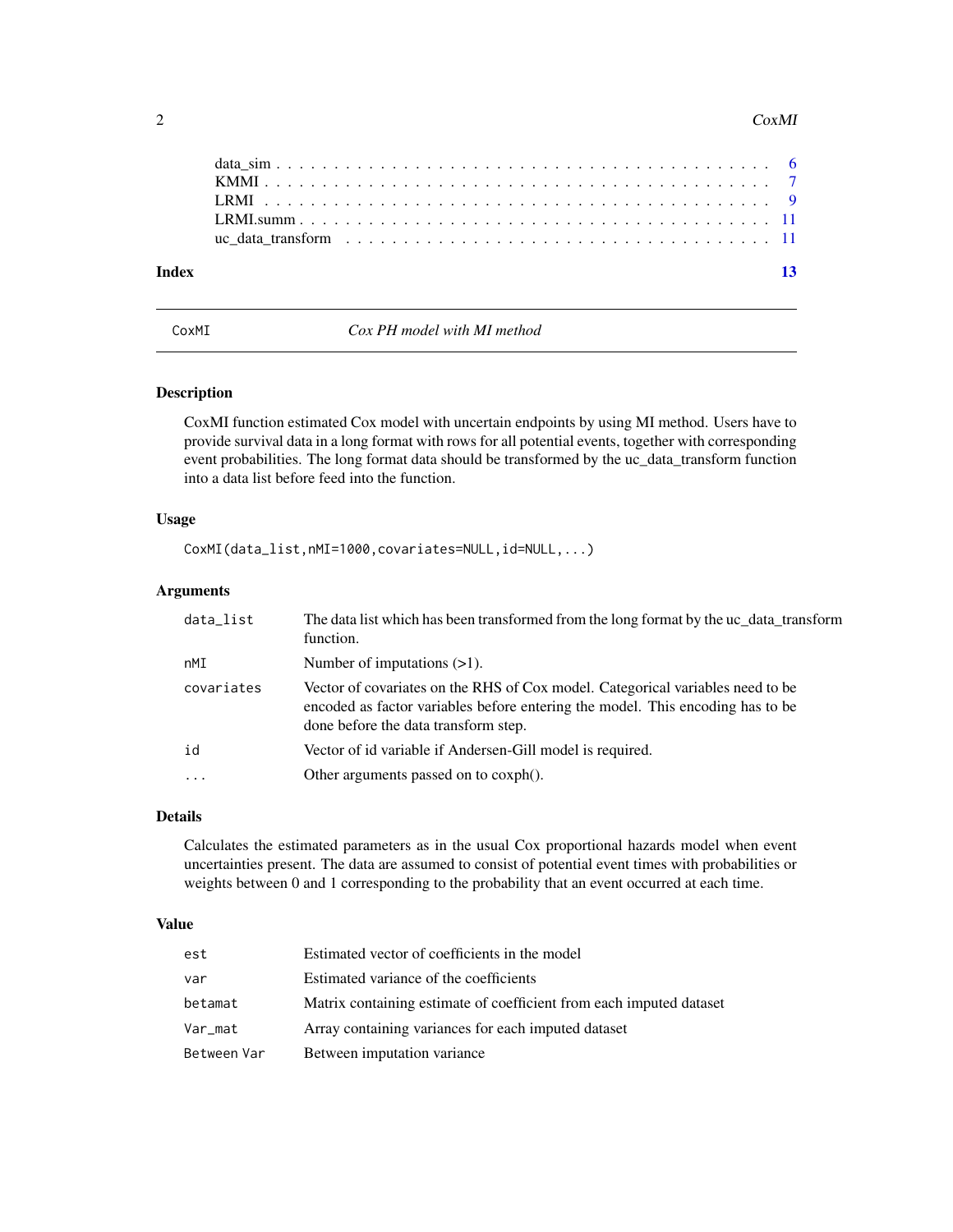#### <span id="page-2-0"></span>CoxMI.summ 3

| Within Var | Mean within imputed dataset variance                         |
|------------|--------------------------------------------------------------|
| nMI        | Number of imputed datasets                                   |
| pvalue     | Estimated two-sided p-value                                  |
| en         | Expected events count - mean event count of imputed datasets |

#### Author(s)

Yiming Chen, John Lawrence

#### References

[1] Rubin DB. Multiple Imputation for Nonresponse in Surveys. New York: Wiley; 1987

#### See Also

[Coxwt](#page-3-1), [CoxMI.summ](#page-2-1).

#### Examples

```
set.seed(128)
df_x<-data_sim(n=500,true_hr=0.8,haz_c=0.5/365)
df_x$f.trt<-as.factor(df_x$trt_long)
data_intrim<-uc_data_transform(data=df_x,
                               var_list=c("id_long","f.trt"),
                               var_list_new=c("id","trt"),
                               time="time_long",
                               prob="prob_long")
#nMI=10 used in the example below to reduce the time needed
#but a large number as nMI=1000 is recommended in practice
fit<-CoxMI(data_list=data_intrim,nMI=10,covariates=c("trt"))
CoxMI.summ(fit)
```

```
fit<-CoxMI(data_list=data_intrim,nMI=1000,covariates=c("trt"),id=c("id"))
CoxMI.summ(fit)
```
<span id="page-2-1"></span>

| CoxMI.summ |  |
|------------|--|
|------------|--|

Summary function for the Cox MI model

#### Description

Prints the fitting results from the CoxMI function.

#### Usage

CoxMI.summ(x,digits=3)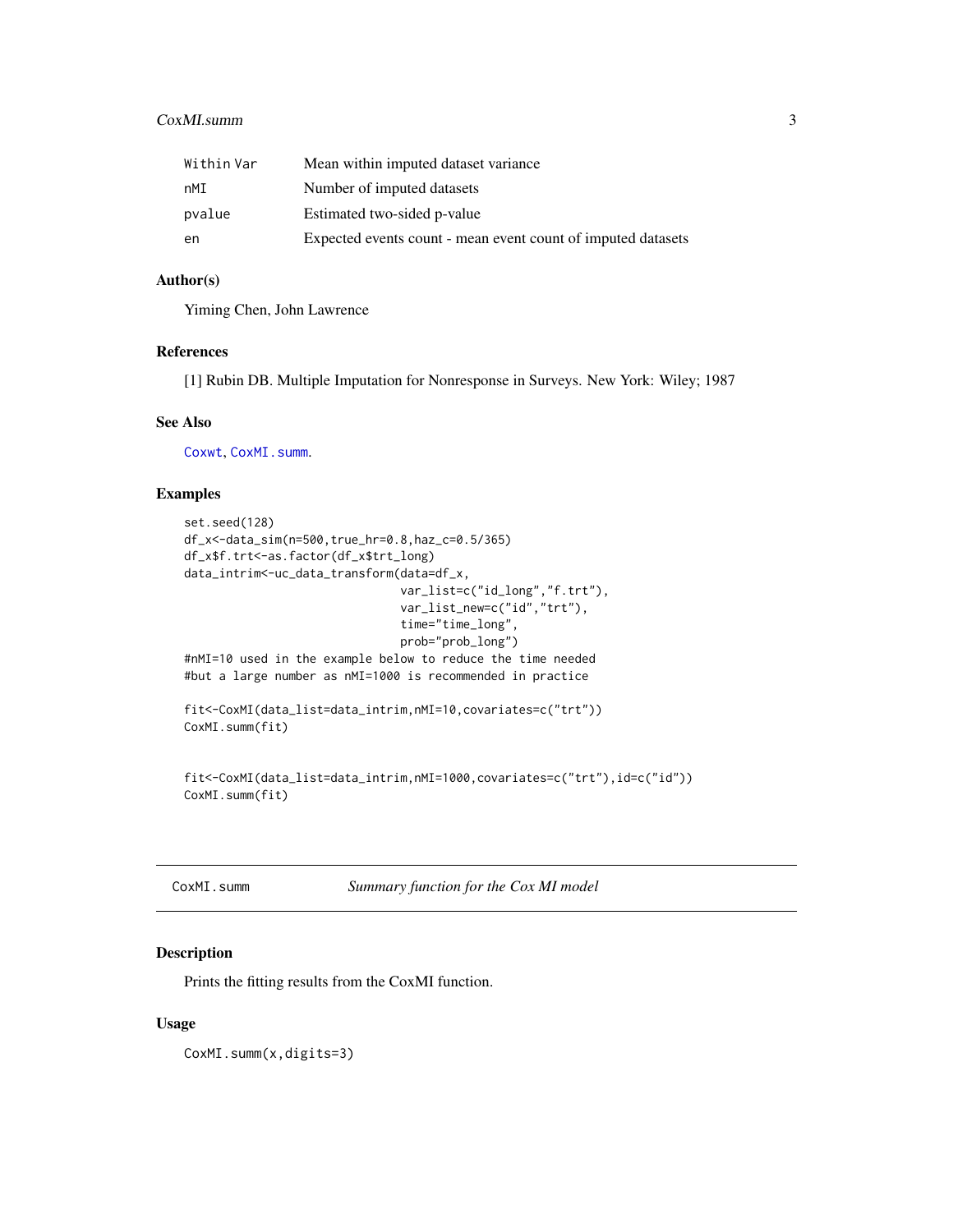#### <span id="page-3-0"></span>4 Coxwt

#### Arguments

|        | An object returned by the CoxMI function. |
|--------|-------------------------------------------|
| digits | Digits of output                          |

#### Details

Print a summary table of Cox regression result with MI implemented.

#### Value

A summary table of Cox regression result with MI implemented.

#### Author(s)

Yiming Chen

#### See Also

[CoxMI](#page-1-1).

<span id="page-3-1"></span>Coxwt *Weighted Cox PH model estimation*

#### Description

Estimate the Cox PH model by weighted partial likelihood. Event weights are calcualted with respect to event probabilities.

#### Usage

```
Coxwt(data_list,covariates,init=NULL,BS=FALSE,nBS=1000)
```
#### Arguments

| data_list  | The data list which has been transformed from the long format by the uc_data_transform<br>function.   |
|------------|-------------------------------------------------------------------------------------------------------|
| covariates | The vector of varaible on the RHS of the Cox model.                                                   |
| init       | The initial value of covariates vector in the likelihood, length matches the length<br>of covariates. |
| <b>BS</b>  | T/F, whether conduct estimation via the Bootstrap method.                                             |
| nBS        | Number of BS, only effective if BS=TRUE.                                                              |
|            |                                                                                                       |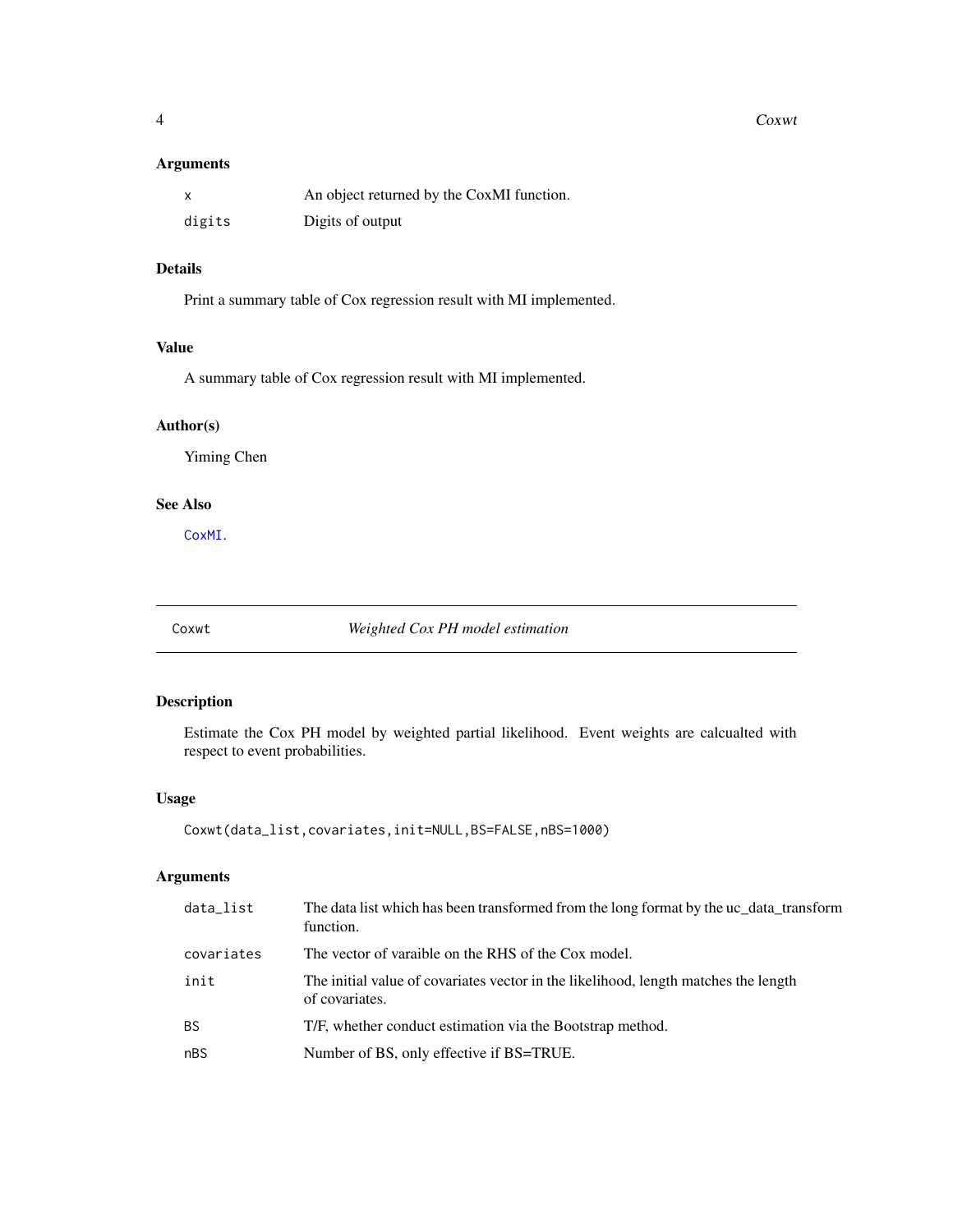#### <span id="page-4-0"></span> $Coxwt$  5

#### Value

| coefficients    | Estimated vector of coefficients in the model |
|-----------------|-----------------------------------------------|
| var             | Estimated variance of the coefficients        |
| hr              | Estimated hazard ratios in the model          |
| Z               | Wald test statistics                          |
| pvalue          | Estimated two-sided p-value                   |
| coefficients_bs |                                               |
|                 | Bootstrapped coefficient estimation           |
| var_bs          | Bootstrapped variance estimation              |
| column_name     | Column name                                   |

#### Author(s)

Yiming Chen, John Lawrence

#### References

[1]Cook TD. Adjusting survival analysis for the presence of unadjudicated study events. Controlled clinical trials. 2000;21(3):208-222.

[2]Cook TD, Kosorok MR. Analysis of time-to-event data with incomplete event adjudication. Journal of the american statistical association. 2004;99(468):1140-1152.

[3]Snapinn SM. Survival analysis with uncertain endpoints. Biometrics. 1998;54(1):209-218.

#### See Also

[CoxMI](#page-1-1), [Coxwt.summ](#page-5-1).

#### Examples

```
df_x<-data_sim(n=500,0.8,haz_c=0.5/365)
data_intrim<-uc_data_transform(data=df_x,
                               var_list=c("id_long","trt_long"),
                               var_list_new=c("id","trt"),
                               time="time_long",
                               prob="prob_long")
 fit<-Coxwt(data_list=data_intrim,covariates=c("trt"),init=c(1),BS=FALSE)
Coxwt.summ(fit)
```
##an example if we would like to check the BS variance

```
fit2<-Coxwt(data_list=data_intrim,covariates=c("trt"),init=c(1),BS=TRUE, nBS = 100)
Coxwt.summ(fit2)
```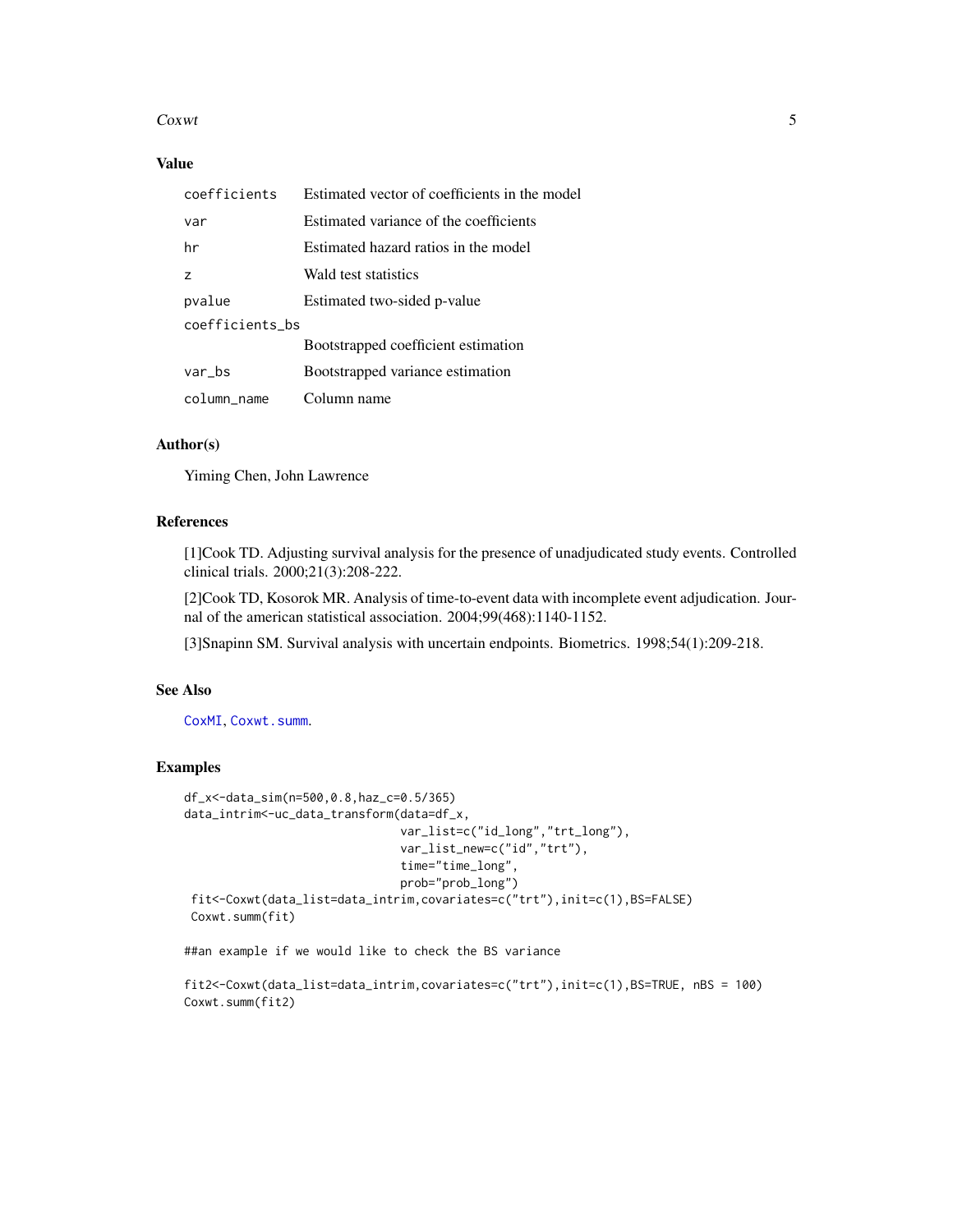<span id="page-5-1"></span><span id="page-5-0"></span>

#### Description

Print the fitting results from the weighted Cox regression.

#### Usage

Coxwt.summ(x,digits=3)

#### Arguments

| x      | An object returned by the Coxwt function |
|--------|------------------------------------------|
| digits | Digits of output                         |

#### Value

A summary table of weighted Cox regression result.

#### Author(s)

Yiming Chen

#### See Also

[Coxwt](#page-3-1), [CoxMI](#page-1-1).

data\_sim *Simulated survival data with uncertain endpoints from exponential distribution.*

#### Description

data\_sim function simulates data from a hypothetic 1:1 two-arms clinical trial, with one year uniform accrual period and three years follow-up.

data\_sim2 function simplifies data list generated from above function to a more events only case. Note this function is only used for demonstration purpose.

#### Usage

data\_sim(n=200,true\_hr=0.8,haz\_c=1/365) data\_sim2(data\_list,covariates,percentage)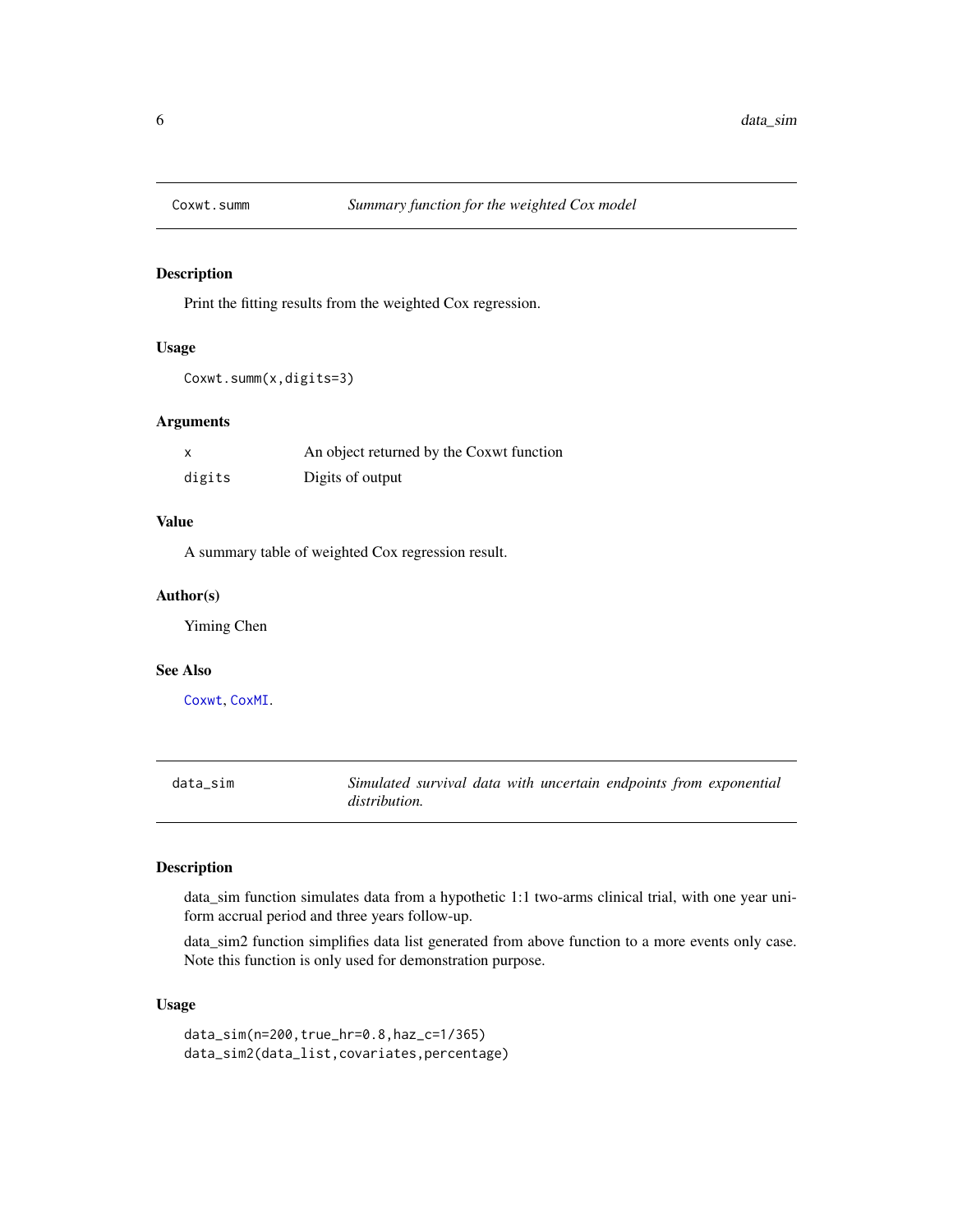#### <span id="page-6-0"></span> $KMMI$  7

#### Arguments

| n          | Total number of subject.                                                                                                                                                               |
|------------|----------------------------------------------------------------------------------------------------------------------------------------------------------------------------------------|
| true_hr    | True hazard ratio between trt and control.                                                                                                                                             |
| haz_c      | True event rate in the control arm.                                                                                                                                                    |
| data_list  | The data list which has been transformed from the long format by uc_data_transform<br>function.                                                                                        |
| covariates | The covariate we pose the true HR.                                                                                                                                                     |
| percentage | The percentage of censored subjects with potential events we would like to ul-<br>tilize in the analysis. Ideally, with more potential events added, more power gain<br>of imputation. |

#### Value

Dataframe. Simulated datasets with event probabilities and potential event date.

#### Author(s)

Yiming Chen, John Lawrence

#### Examples

```
df_x<-data_sim(n=500,true_hr=0.8,haz_c=1/365)
data_intrim<-uc_data_transform(data=df_x,
                               var_list=c("id_long","trt_long"),
                               var_list_new=c("id","trt"),
                               time="time_long",
                               prob="prob_long")
df_y<-data_sim2(data_list=data_intrim,covariates=c("trt"),percentage=0.2)
```
KMMI *Kaplan-Meier estimation with event uncertainty*

#### Description

KM estimation for survival data when event uncertainty presents. KM plot will be output if plot=TRUE specfied.

#### Usage

```
KMMI(data_list,nMI,covariates,data_orig = NULL,plot = TRUE,
time_var=NULL,event_var=NULL)
```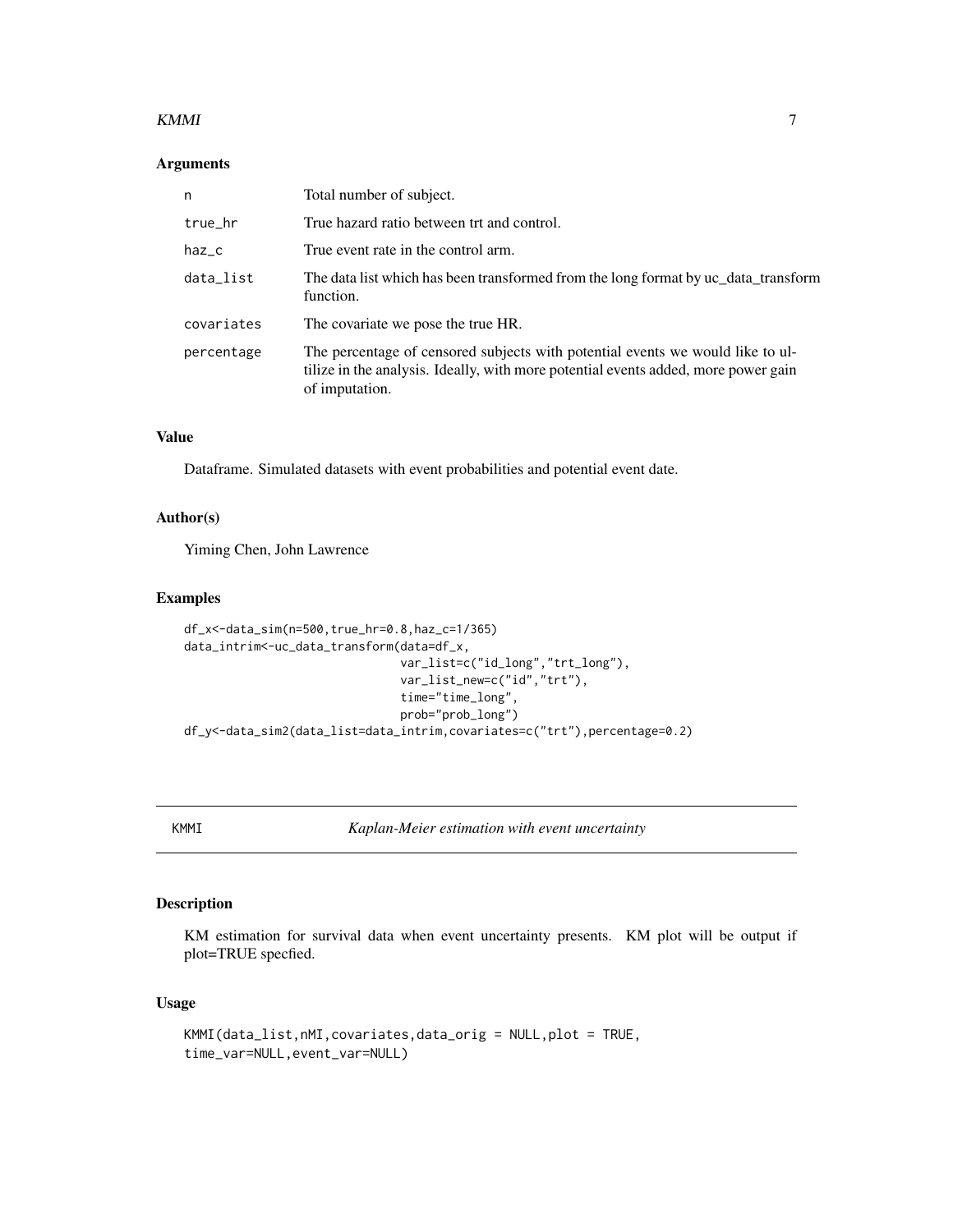#### <span id="page-7-0"></span>Arguments

| data_list  | The data list which has been transformed from the long format by uc_data_transform<br>function.                                                          |
|------------|----------------------------------------------------------------------------------------------------------------------------------------------------------|
| nMI        | Number of imputations $(>1)$ . If missing, weighted statistics would be output<br>instead.                                                               |
| covariates | The grouping varaible, no need to be factorized. If missing then the overall KM<br>is returned.                                                          |
| plot       | T/F, whether output a KM plot, the plot potentially contains KM curves from<br>original dataset and imputed/weighted dataset.                            |
| data_orig  | The original data without any uncertain events. If supplies then user can com-<br>pare results from certain events only and all possible events.         |
| time_var   | Time variable in data_orig. If user provides the orig dataset then user need to<br>specify the time and event indicator variable in the orignal dataset. |
| event_var  | Event indicator variable in the original data set.                                                                                                       |

#### Value

| KM_mi      | A dataset contains MI estimation and variance at all potential event time             |
|------------|---------------------------------------------------------------------------------------|
| KM_cook    | A dataset contains weighted KM estimation and variance at all potential event<br>time |
| ngroup     | Number of groups                                                                      |
| cate_level | Values of the categorical variable.                                                   |
| nMI        | Number of imputed datasets                                                            |

#### Author(s)

Yiming Chen

#### References

[1]Cook TD. Adjusting survival analysis for the presence of unadjudicated study events. Controlled clinical trials. 2000;21(3):208-222.

[2]Cook TD, Kosorok MR. Analysis of time-to-event data with incomplete event adjudication. Journal of the american statistical association. 2004;99(468):1140-1152.

[3]Klein JP, Moeschberger ML. Survival Analysis : Techniques for Censored and Truncated Data. New York: Springer; 1997.

[4]Rubin DB. Multiple Imputation for Nonresponse in Surveys. New York: Wiley; 1987

#### See Also

[uc\\_data\\_transform](#page-10-1)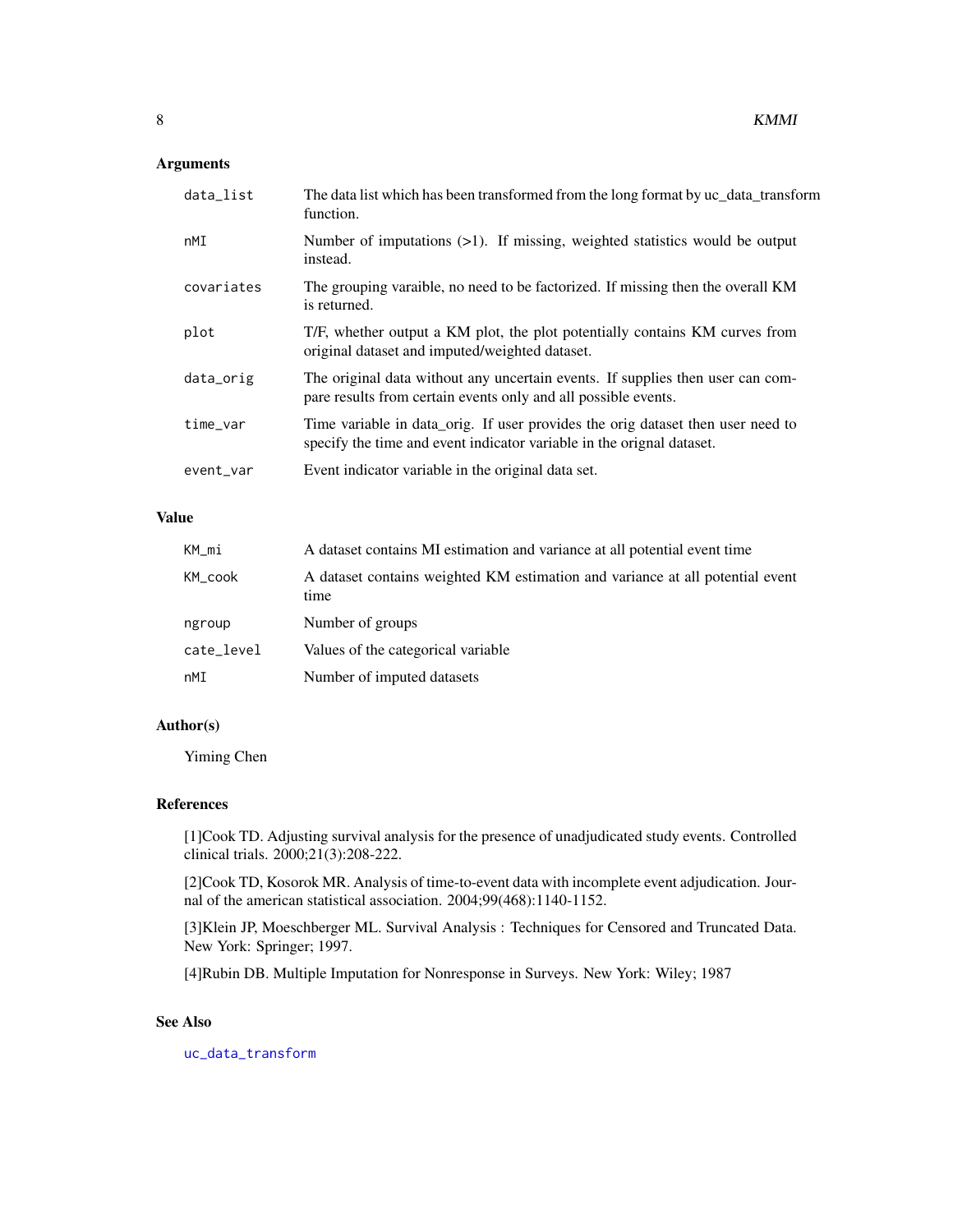#### <span id="page-8-0"></span> $LRMI$  9

#### Examples

```
##an example with more potential event case
##data_orig was created as keeping the event with largest weights for individuals
df_x<-data_sim(n=500,0.8,haz_c=0.5/365)
data_intrim<-uc_data_transform(data=df_x,
                               var_list=c("id_long","trt_long"),
                               var_list_new=c("id","trt"),
                               time="time_long",
                               prob="prob_long")
df_y<-data_sim2(data_list=data_intrim,covariates=c("trt"),percentage=1)
data_orig<-df_y[df_y$prob==0|df_y$prob==1,]
data_orig<-data_orig[!duplicated(data_orig$id),]
data_orig$cens<-data_orig$prob
##weighted estimation
KM_res<-KMMI(data_list=data_intrim,nMI=NULL,covariates=c("trt"),plot=TRUE,data_orig=NULL)
##MI estimation
KMMI(data_list=data_intrim,nMI=1000,covariates=c("trt"),plot=TRUE,data_orig=NULL)
data_intrim2<-uc_data_transform(data=df_y, var_list=c("id","trt"),
                               var_list_new=NULL,time="time", prob="prob")
KMMI(data_list=data_intrim2,nMI=1000,covariates=c("trt"),plot=TRUE,data_orig=data_orig,
time_var=c("time"),event_var=c("cens"))
```
<span id="page-8-1"></span>

LRMI *Log-rank test with events uncertainty*

#### Description

This function conducts the Log-rank test with respect to uncertain endpoints, by MI or weighted method.

#### Usage

```
LRMI(data_list, nMI, covariates, strata = NULL,...)
```
#### **Arguments**

| data list  | The data list which has been transformed from the long format by uc_data_transform<br>function. |
|------------|-------------------------------------------------------------------------------------------------|
| nMI        | Number of imputation $(>1)$ . If missing, weighted statistics would be output<br>instead.       |
| covariates | The categorical variable used in the Log-rank test. No need to factorlize numeric<br>variables. |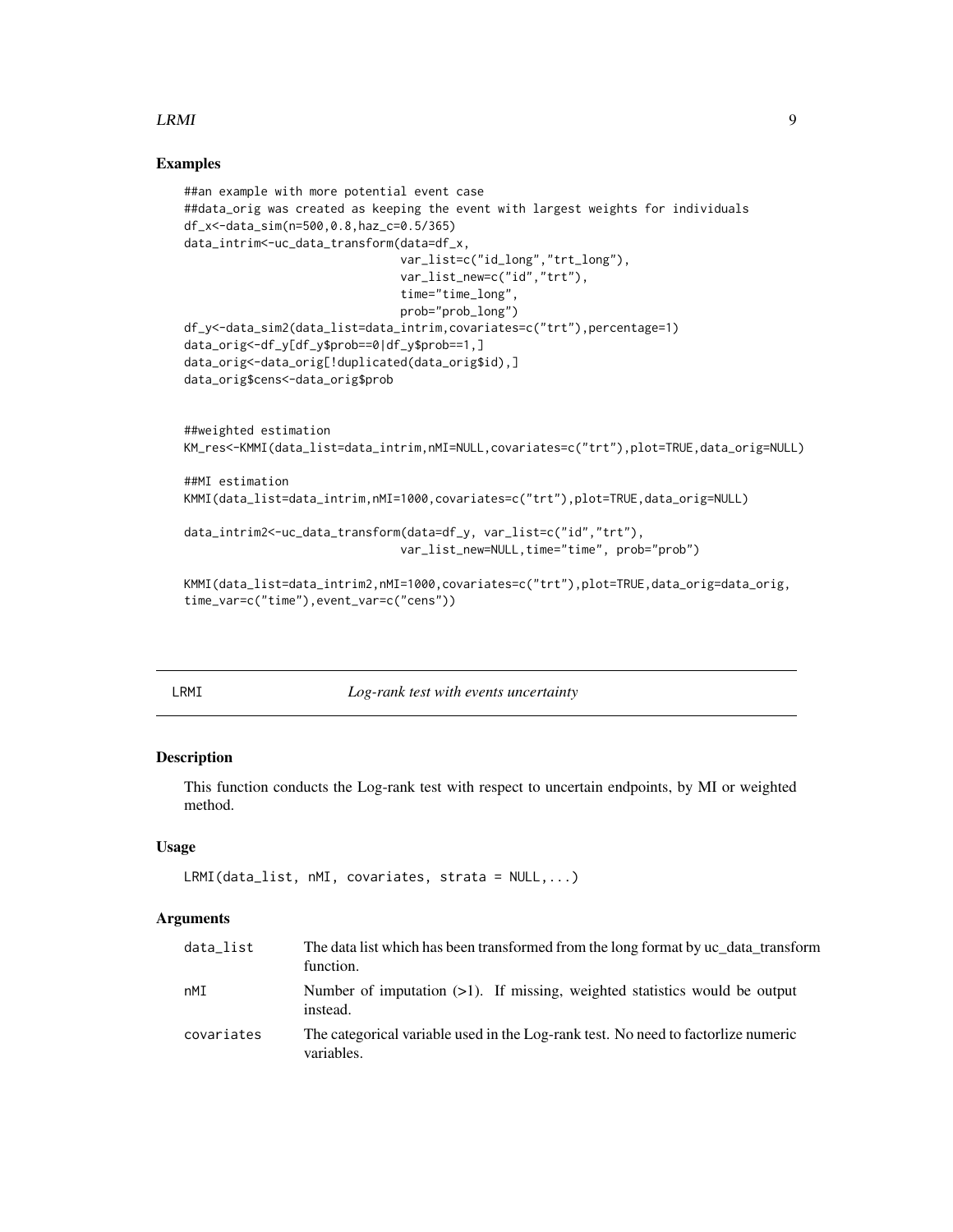<span id="page-9-0"></span>

| strata                  | Strata variable may required by the Log-rank test |
|-------------------------|---------------------------------------------------|
| $\cdot$ $\cdot$ $\cdot$ | Other arguments passed on to survdiff().          |

#### Value

| est         | Estimated LR statistics, either from the MI method or weighted method |
|-------------|-----------------------------------------------------------------------|
| var         | Estimated variance matrix                                             |
| $est_m$ at  | Matrix containing estimate of statistics from each imputed dataset    |
| Var_mat     | Array containing variances for each imputed dataset                   |
| Between Var | Between imputation variance                                           |
| Within Var  | Mean within imputed dataset variance                                  |
| nMI         | Number of imputed datasets                                            |
| pvalue      | Estimated two-sided Chi-square test p-value                           |
| df          | Degree of freedom                                                     |
| covariates  | covariates                                                            |
| ngroup      | Number of groups                                                      |
| obsmean     | Mean of observed events count across imputations                      |
| expmean     | Mean of expected events count across imputations                      |

#### Author(s)

Yiming Chen

#### References

[1]Cook TD. Adjusting survival analysis for the presence of unadjudicated study events. Controlled clinical trials. 2000;21(3):208-222.

[2]Cook TD, Kosorok MR. Analysis of time-to-event data with incomplete event adjudication. Journal of the american statistical association. 2004;99(468):1140-1152.

[3]Klein JP, Moeschberger ML. Survival Analysis : Techniques for Censored and Truncated Data. New York: Springer; 1997.

[4]Rubin DB. Multiple Imputation for Nonresponse in Surveys. New York: Wiley; 1987

#### See Also

[uc\\_data\\_transform](#page-10-1), [LRMI.summ](#page-10-2)

#### Examples

```
df_x<-data_sim(n=500,0.8,haz_c=0.5/365)
data_intrim<-uc_data_transform(data=df_x,
                               var_list=c("id_long","trt_long"),
                               var_list_new=c("id","trt"),
                               time="time_long",
                               prob="prob_long")
```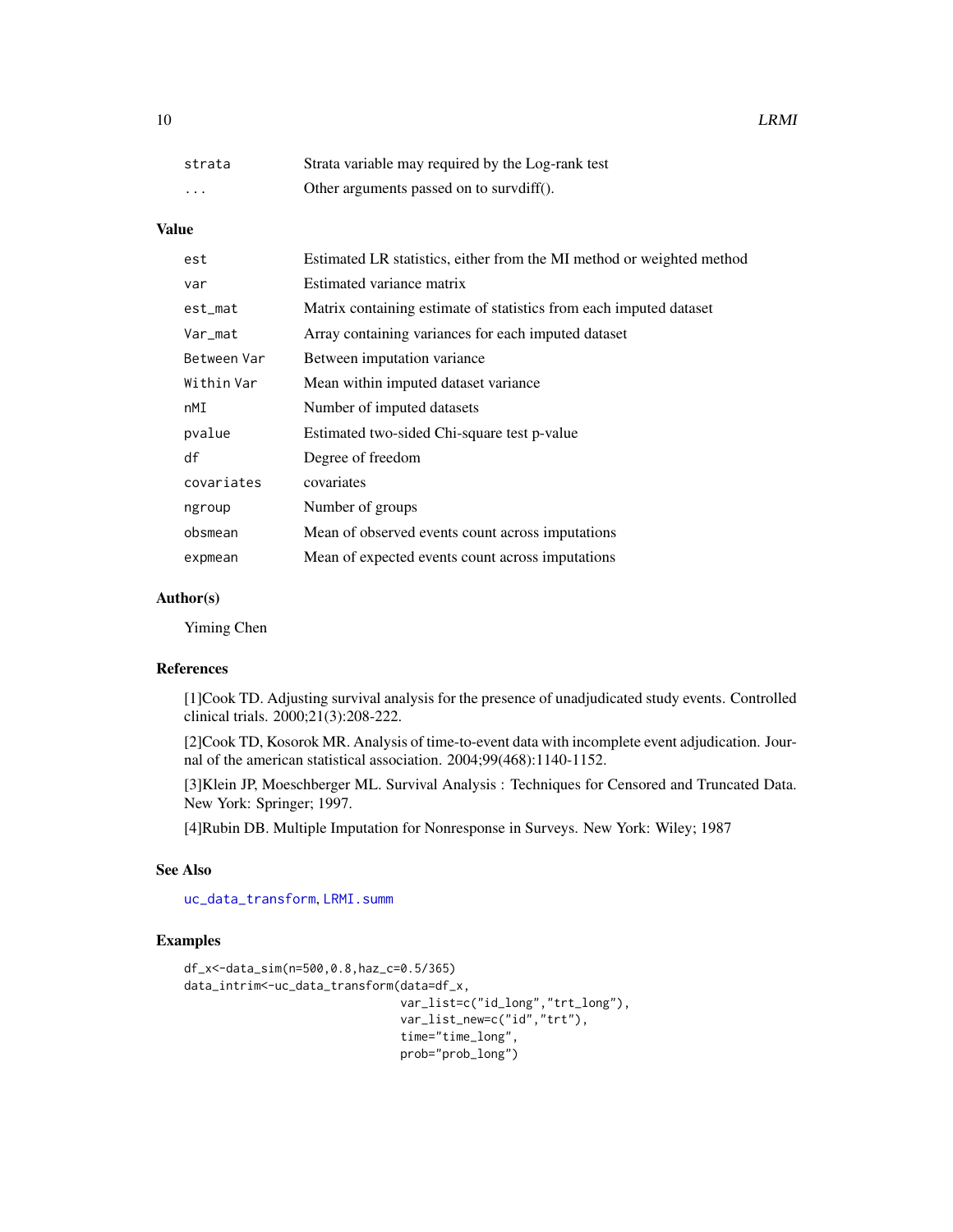```
#nMI=10 used in the example below to reduce the time needed
#but a large number as nMI=1000 is recommended in practice
fit<-LRMI(data_list=data_intrim,nMI=10,covariates=c("trt"),strata=NULL)
LRMI.summ(fit)
```
<span id="page-10-2"></span>LRMI.summ *Prints the test results output by the LRMI function*

#### Description

Summary function for the Log-rank test either by the MI method or the weighted method.

#### Usage

LRMI.summ(x,digits=3)

#### Arguments

| $\boldsymbol{\mathsf{x}}$ | An object returned by the LRMI function. |
|---------------------------|------------------------------------------|
| digits                    | Digits of output                         |

#### Value

A summary table of LR test result with MI implemented.

#### Author(s)

Yiming Chen

#### See Also

[LRMI](#page-8-1)

<span id="page-10-1"></span>uc\_data\_transform *Transform long formatted time-to-event data into a data list*

#### Description

This function transforms data from long format (one record per event) to a datalist with length as unique subject number. The transformation is required before fitting other models from the package.

#### Usage

```
uc_data_transform(data,var_list,var_list_new,time,prob)
```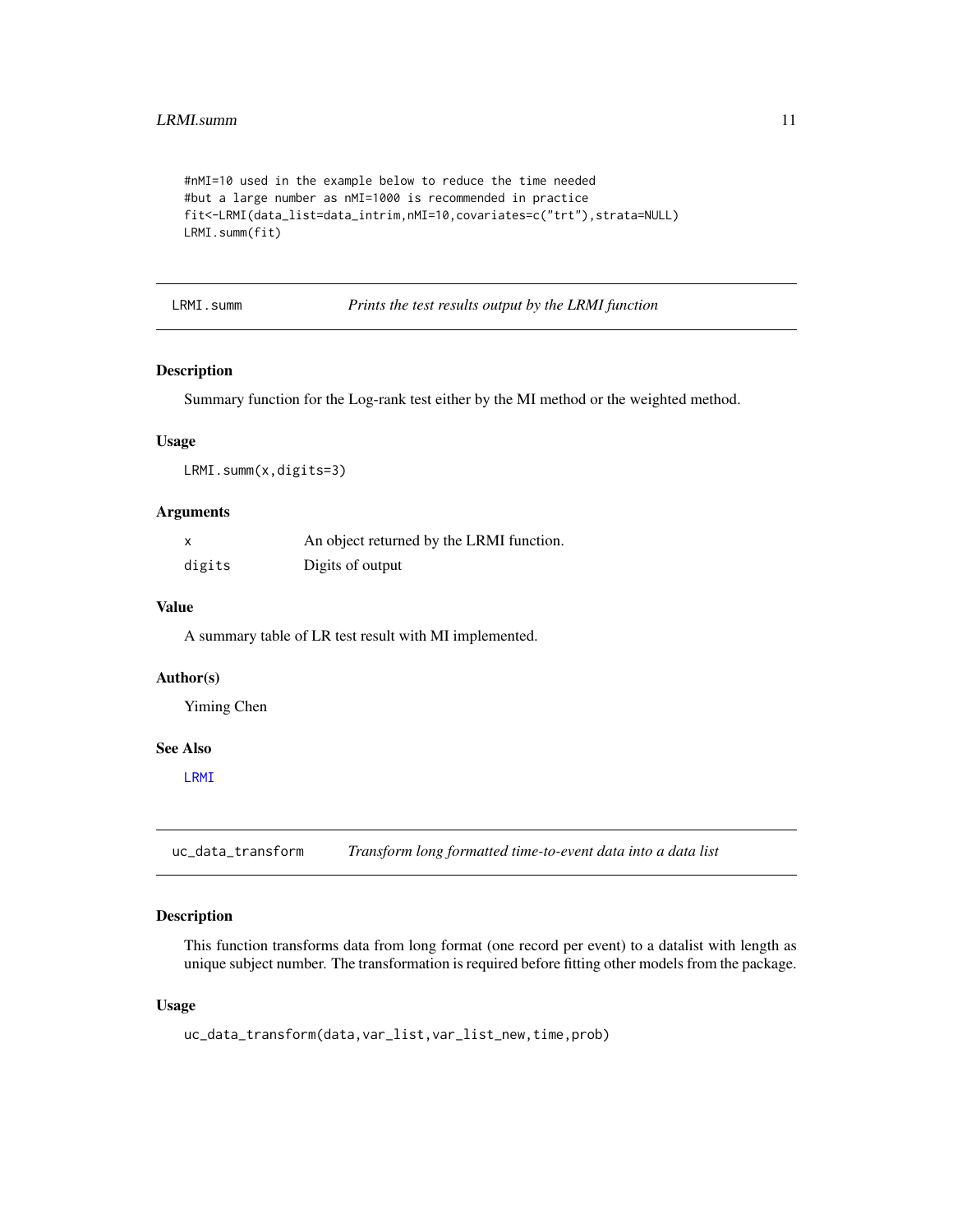#### Arguments

| data         | The dataset in long format with a row for each potential event. For ceonsoring<br>record, the event prob should be 0. It should include id, time and prob vari-<br>ables at a minimum. If any covariates are included in the call to the function,<br>then these variables should also be included. A censoring record is required for<br>each subject. Categorical variables need to be encoded as factor varaible before<br>transformation f they are expected to be in the Cox model. |
|--------------|------------------------------------------------------------------------------------------------------------------------------------------------------------------------------------------------------------------------------------------------------------------------------------------------------------------------------------------------------------------------------------------------------------------------------------------------------------------------------------------|
| var_list     | The list of identification variables, such as: c("id long","trt long").                                                                                                                                                                                                                                                                                                                                                                                                                  |
| time         | The time variable need to be transofirmed, e.g. time long.                                                                                                                                                                                                                                                                                                                                                                                                                               |
| prob         | The prob variable need to be transformed, e.g. prob_long.                                                                                                                                                                                                                                                                                                                                                                                                                                |
| var_list_new | The character vector contains the new names for the id variables defined in the<br>var_list, if missing, previous variable names would be used.                                                                                                                                                                                                                                                                                                                                          |

#### Value

| time      | The list of all potential event time.                   |
|-----------|---------------------------------------------------------|
| prob      | The list of all potential event probabilities           |
| weights   | The list of all potential event weights                 |
| e         | The list of individual potential event count            |
| S         | The list of all survival probabilities                  |
| data_uc   | The dataset contains unique information of each subject |
| data_long | The dataset contains the original data in long format   |

#### Author(s)

Yiming Chen

#### Examples

```
df_x<-data_sim(n=1000,true_hr=0.8,haz_c=0.5/365)
df_x$f.trt<-as.factor(df_x$trt_long)
data_intrim<-uc_data_transform(data=df_x,
                               var_list=c("id_long","f.trt"),
                               var_list_new=c("id","trt"),
                               time="time_long",
                               prob="prob_long")
```